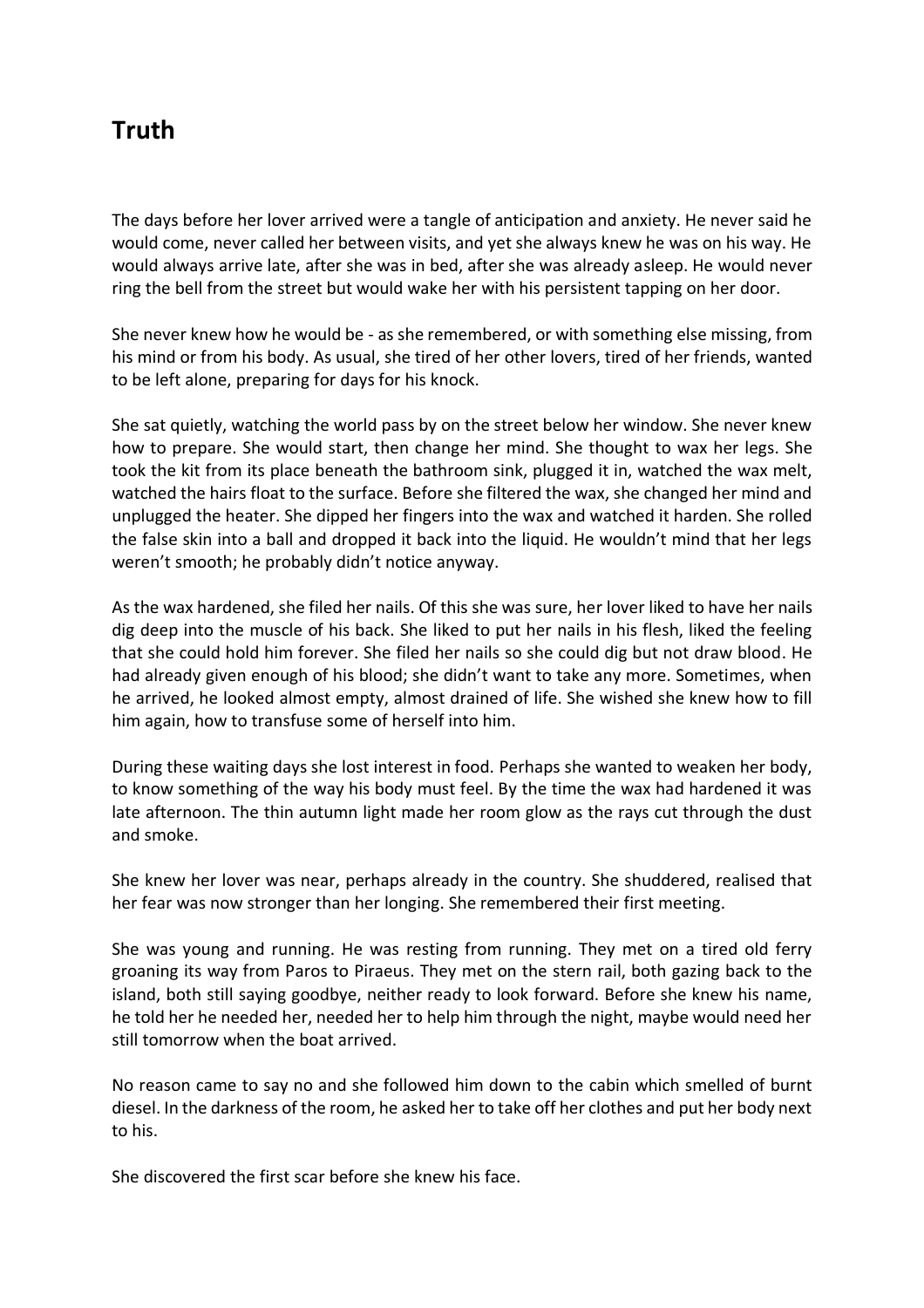Her fingers fell into the place as she explored the mass of his back, as she lay beside him, in the way he asked her to lie. She knew intuitively to say nothing, and yet the curiosity of her fingers drew her back again and again, to a place where something was missing. She was fascinated by the dent, by the way the skin curled up at its edges, by the shiny surface inside, thin and stretched like cellophane. She longed to know what was missing, what took this piece away from him. Time and again her fingers returned. Time and again she forced her hands away until, at last, she was able to hold him the way he asked. In the comfort of her arms, he fell asleep.

She lay awake and watched over him. Somehow, she held this massive man, made it safe for him to sleep. As he slept, she felt the tremors run through his body. Many times, she heard him call out, calling a name that she didn't have the tongue to say. As the ferry droned and shuddered its way to sunrise, she learned to love him. She loved him for the way he trusted her with his body, his fear, his dreams.

As the first light entered the cabin through the tiny porthole, she eased her body a little away from his. She moved his head away from where she held it all night against her chest. She wanted to look at his face as he slept. It made her smile to see the peace that her holding had brought to his features. She forgot that she could have been anyone. She forgot that the only reason she was here was because she didn't say no. She felt a love she had never known before. She felt like a mother, giving simply because asked, needing nothing to justify her being here. She felt her desire, present but satisfied just by his presence. She wanted to say his name but she didn't know it yet, wouldn't know it for another year. He woke as the ferry slowed to enter the harbour. She watched as the fear returned to his face.

He sat up, unsure of where he was, not knowing who she was. He said he had to leave. He thanked her for being there. His language was simple; it was not his language. She couldn't tell which language was his. He asked her just to let him go and she agreed. She wrote her number down, overruled his hesitation, forced him to take it before he left, made him put the paper in his pocket. She forgot to write her name. When he left the cabin, she waited. She wanted him to get away. She wanted him to know he didn't need to run, at least not from her.

When she returned to the deck it was empty but for the crew. She walked ashore. She felt serene and tall. Two days later she was home again, back with her familiar home and friends and work. Her past was now the past.

She felt stronger for her night with the man. She felt freed by her night of holding his body. Her fingers longed to touch the hole in his back but she was unable to call his face to mind, just his hair - long and black and bedraggled into dreadlocks by the sea and sun.

She didn't miss him, was even surprised that she didn't miss him. With a new sense of herself, she restructured her life. She no longer felt the need for a man, but learned how to choose one when she wanted a body to hold for the night.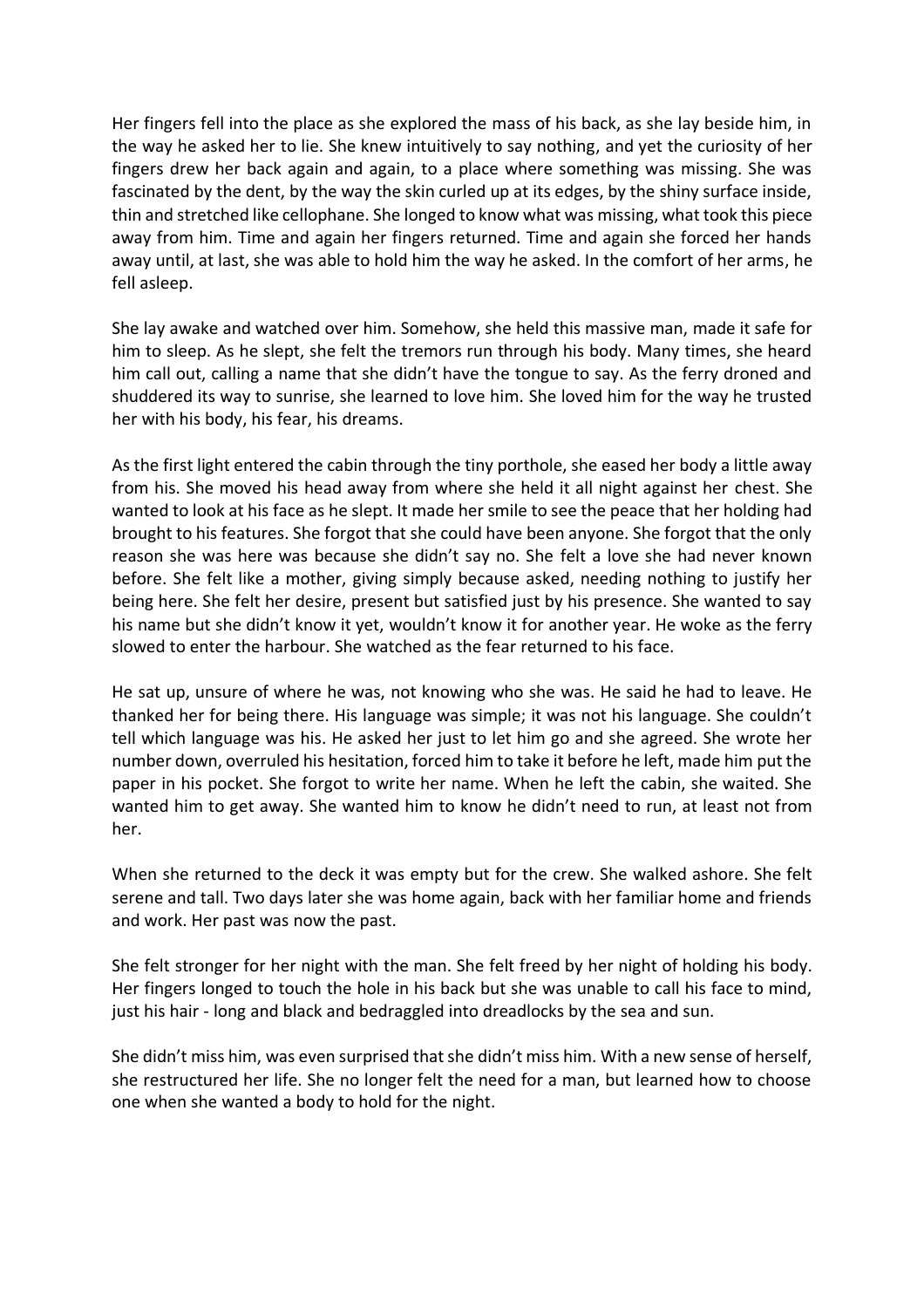By the time he called again he was already forgotten. His call came in the middle of the night. His request was as simple as the first and she didn't say no. She despatched the man who lay sleeping beside her. He left quietly, without argument. He already knew the way she was.

She dozed in the warm pool of the bed until, just as the sunlight broke through the trees into her room, she heard a tapping at the door. It was a slow persistent tapping. It could have been her heartbeat. She felt the resignation in the sound as if it didn't really expect an answer. She opened the door and let him into her life.

She knew no way to welcome him. She showed him into her living room. His size made the room look small. She made coffee and sat across from where he sat. She was just looking. She wanted to know how he looked. She could see the fear, but she knew he felt safe here, with her. Her fingers wanted to touch the scar, wanted to be sure that something was still missing. His hair was still long, no longer matted but still thick and course. His big face, framed by the black of his hair and divided by the thick line of his brow reminded her of a bullock. The shape of the bones was clear beneath the dense layer of his brown skin.

As she looked, she could see his features soften. The transition was clear, just as it had been on the boat when she had watched the fear return. She knew that her being here, quietly watching him, was enough to make him feel safe. He could let go of the tensions that kept the world at bay. When he finished his coffee, she took his hand and led him to the bedroom.

It was only then that she noticed the missing fingers; she hadn't seen that before. Perhaps it was because his hands were so big that it wasn't obvious. She had the urge to inspect, to raise his hand and know for sure what was gone. She restrained herself, waiting until she had undressed him, waiting until she had laid him down onto the crumple of her sheets, waiting until she had removed her clothes and put her body next to his. Now she could see, as he lay there, brown skinned and massive in the morning light, his little finger was gone. The scar extended down into a hand which ended abruptly, incomplete, in a ribbon of shiny pinks and purples knotted together along the edge. The next finger was only half a finger, ending in a twist like a sausage skin - tied off, sealing the entrance to his body. She interlaced her fingers with his. She liked the feeling of incompleteness where her little finger rested in space, alone and unheld.

Suddenly she was filled with questions, hungry for answers, for details. When she looked at his face, now passive and innocent, gazing up at the ceiling with eyes so rich and brown in the yellow light, she knew this was not the time. She knew that she would have to know, but not yet.

Now was the time to gather his face and press it to her chest. As she did so, her fingers stumbled upon another aberration. They found a ridge, hidden beneath the mat of his hair. It was a solid ridge which her fingers followed into a circle. There was no hair, just shiny skin and the ridge. Her fingers wouldn't keep off it, wouldn't stop their journey round the ridge.

Without lifting his head, without moving his eyes, he told her it was titanium. A piece of titanium had been carved and shaped and rounded and bonded to the bone, covering the place where bone was missing. A piece of his thigh, a hairless piece had been cut free and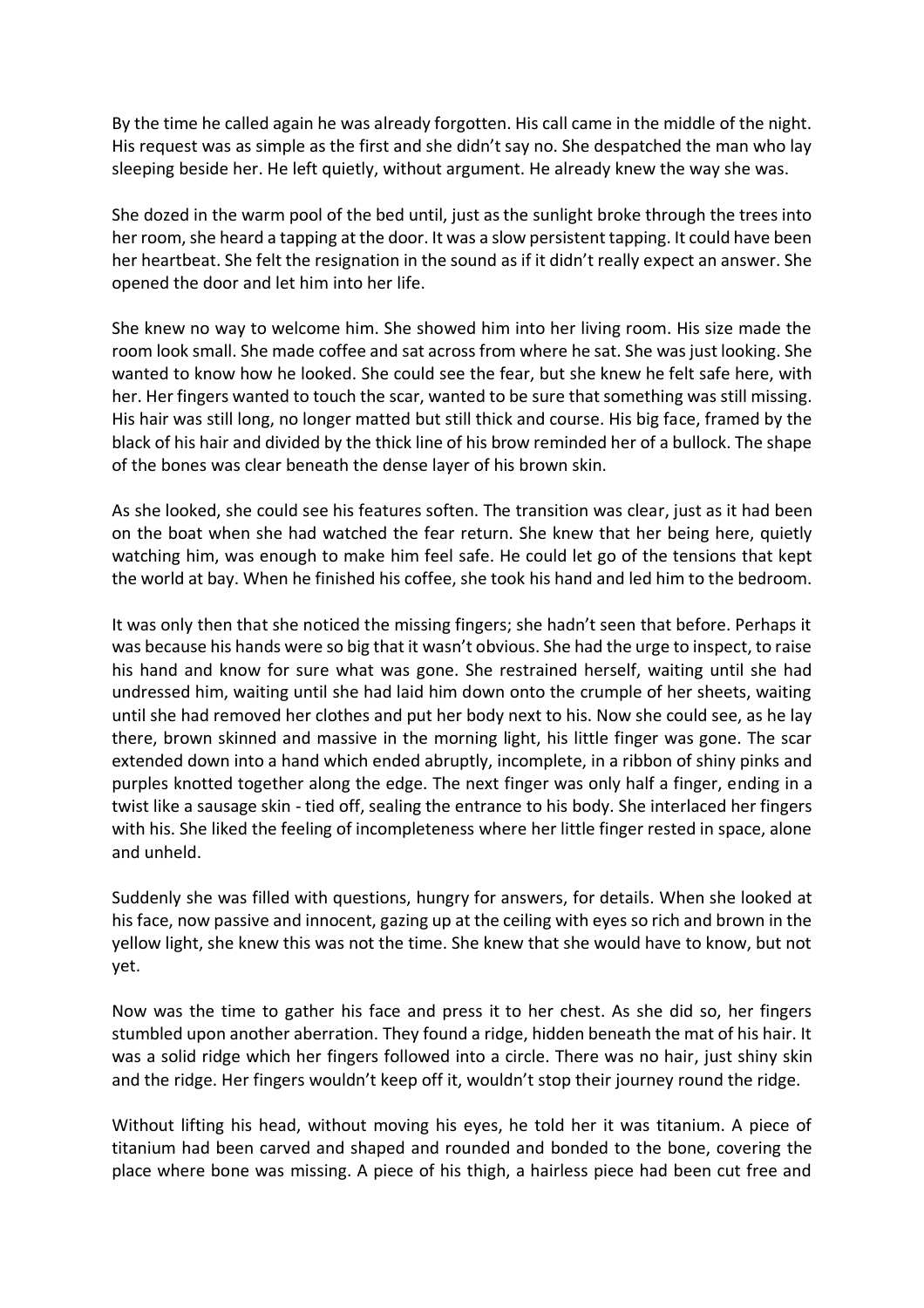shaped and stitched to cover the metal dome. He told her how, along with the bone, he had lost a piece of his brain. More had been taken by the surgeons. He said it took a year before he knew what he lost with that piece of brain. Even now, he still discovered new things lost, names displaced, memories mislaid, words that no longer knew where they belonged. She wanted to look inside, wanted it to be glass and not metal that kept her out.

As he spoke, he fell asleep. She remained awake, holding his face to her chest, sure that in his sleep he knew she was watching over him. He woke again as the sun was going down, woke to the bedroom bathed in shades of reds, woke to the woman watching his sleep. This time his face retained its calmness.

She said she'd be back, returned to the bed with coffee and toast and cigarettes. He wanted to talk. He wanted to talk of his wounds. He knew she would listen with the same care as she watched. He told her of his childhood, of the family whose home was taken by fire and crushed by bulldozers into the earth. He told of his people whose land had been stolen. He told of the strangeness of walking on a land where his family had walked for hundreds of years, a land which was no longer his. He told of the guns and soldiers, of the curfews and beatings. He told of the daily violence which became a war, of losing his family and losing his friends, of the people cut from his life while his eyes were closed.

He told of the night spent in a hole in the ground while the world exploded and burned around him. He told of the man who slipped into the crater beside him, the man who said he came from America. He told her how, in the midst of the inferno, the American talked about truth, talked about photographing the truth, believed that the world could be changed by the truth, that truth would stop the violence.

The American gave him a camera, a pocket full of films, a telephone number in New York. As the war raged on above them, he learned about light and frame and distance. He learned how to translate what he saw into numbers so that the camera could see what he saw. He learned how to use the camera with his eyes closed, or held with his hands behind his back, how to see what the camera could see without having to look through the lens. He learned how to capture the truth.

As the sunrise exposed the vulgarity of the night, the guns and rockets fell into a shameful silence. He took his first picture, of his mentor, the American caked in dust and blood who helped him keep his soul. His second picture recorded the moment his mentor was ripped apart as he ran into the sights of a sniper who had no soul.

He fled the country by foot, running and recording, gathering the truth until his films were full. When he finally called the number in New York he spoke to the American's wife, entrusted her with the memory of that pure and gentle man and, later, his photographs which she promised to show to the world.

And so, began a life recording other people's wars, other people's tragedies and losses. He had nothing left to lose but himself and he lost himself piece by piece. He showed her his wounds, told her their stories, told the story of the truths he collected in return for those wounds. He let her touch the scars and dents she hadn't yet discovered. There was no pride